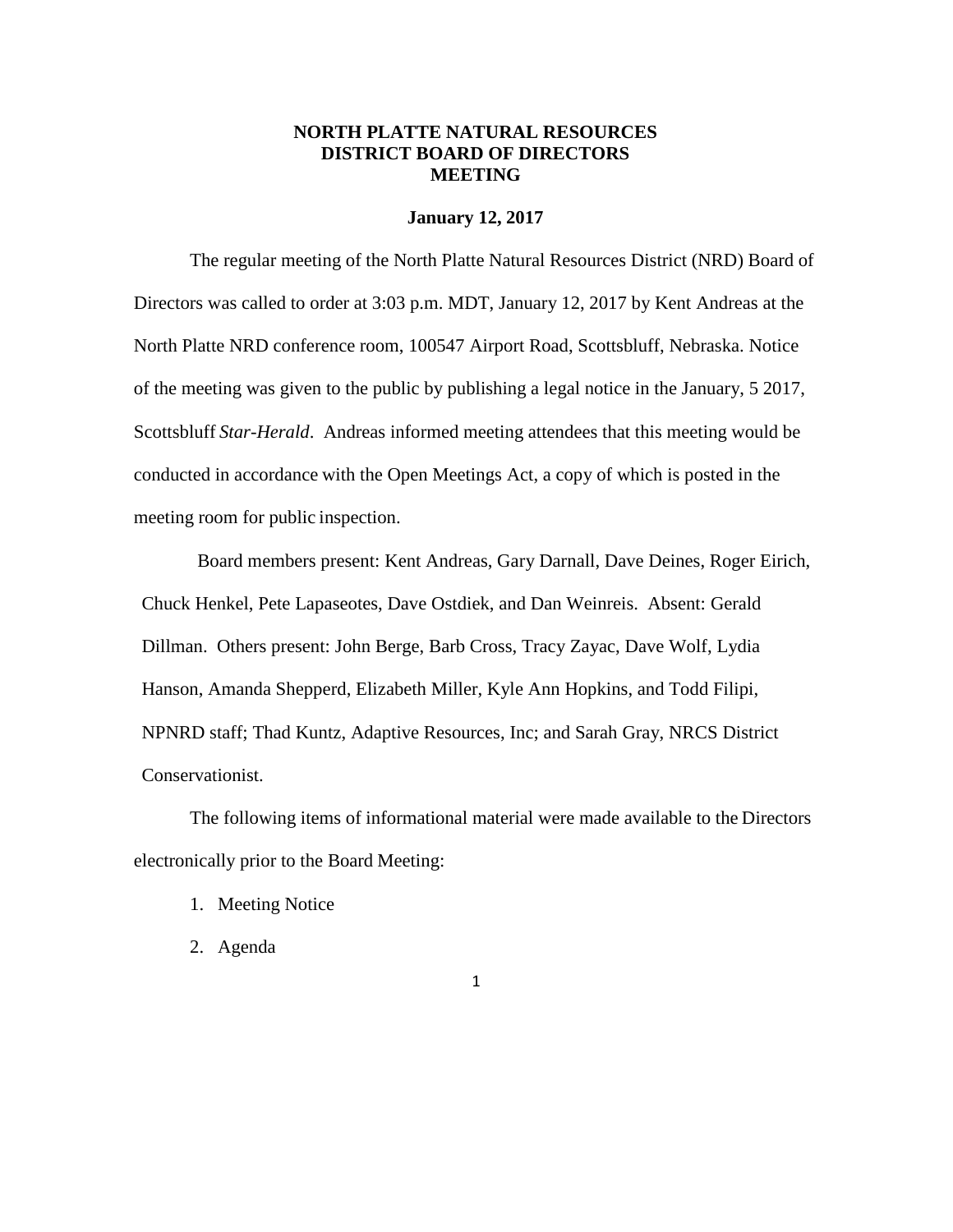- 3. Minutes, North Platte Natural Resources District, Board of Directors Meeting, December 8, 2016.
- 4. Treasurer's Report (Preliminary)

The following items were provided to the Directors at the Board Meeting:

- 1. Agenda
- 2. Minutes, North Platte Natural Resources District, Board of Directors Meeting, December 8, 2016.
- 3. Treasurer's Report
- 4. Manager's Report
- 5. 2017 NARD Bill Summary
- 6. North Platte Natural Resources District Drought Tournament Recap
- 7. North Platte Natural Resources District Drought Tournament Final Report, Submitted by the National Drought Mitigation Center on January 10, 2017.
- 8. Board Subcommittees Organization List for 2016-2017.
- 9. Policy Statement, North Platte Natural Resources District, Nebraska Soil & Water Conservation Program, North Platte NRD Conservation Program.
- 10. Letter from Jerry Kenny, Executive Director, Platte River Recovery Implementation Program, to North Platte Natural Resources District, regarding Program Participation on Internal Review Board for Western Water Use Model, dated November 17, 2016.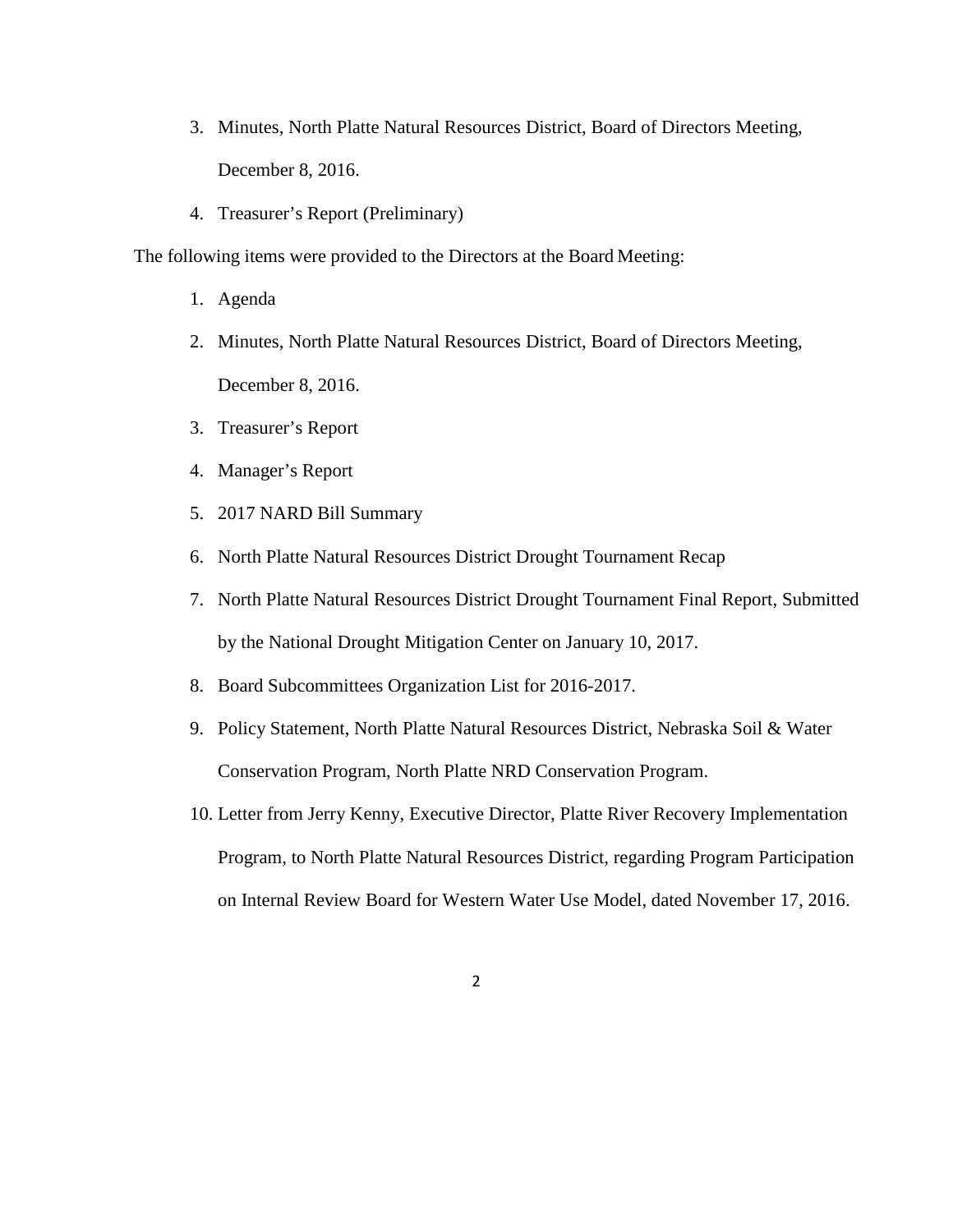11. Letter from Brian Barels, Nebraska Public Power District, regarding Western Water Use Model Review, dated December 19, 2016.

#### **3. Approval of Minutes of Previous Meetings**

The Board reviewed the minutes of the December 8, 2016, regular Board meeting.

Moved by Eirich, seconded by Ostdiek, to approve the minutes of the December 8, 2016,

#### regular Board meeting. Motion passed.

Ayes: Andreas, Darnall, Deines, Eirich, Henkel, Lapaseotes, Ostdiek, Weinreis

Nay: None

Abstain: None

Absent: Dillman,

## **4. Treasurer's Report and Accounts Payable**

Dave Ostdiek reviewed the Treasurer's report. Moved by Henkel, seconded by

#### Darnall, to accept the Treasurer's report and pay the bills as listed. Motion passed.

Ayes: Andreas, Darnall, Deines, Eirich, Henkel, Ostdiek, Weinreis

Nay: None

Abstain: Lapaseotes

Absent: Dillman

# **5. Comments from the Public**

No comments from the public.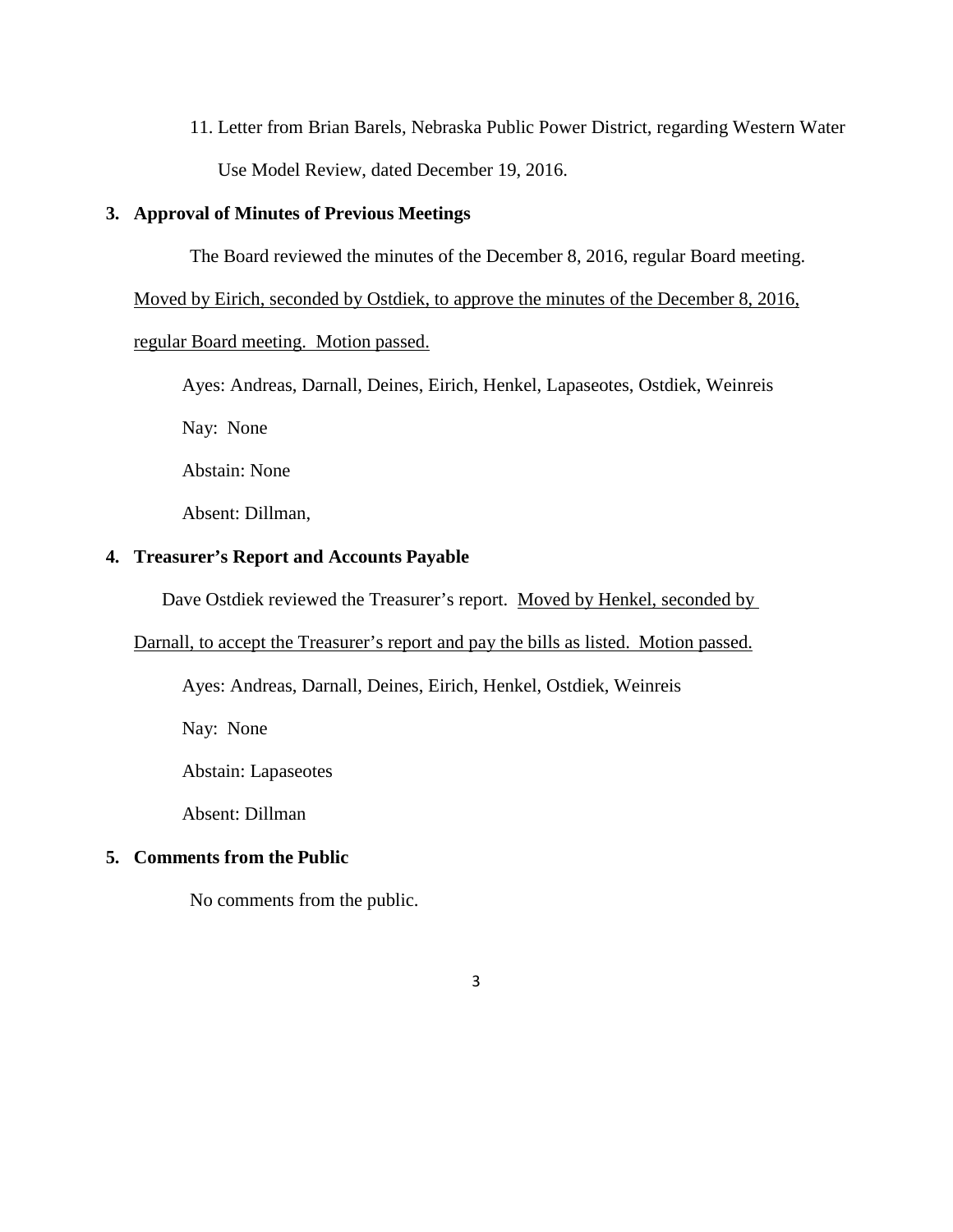#### **6. Manager's Report**

 Berge reported that the directors recently received a legal opinion from Steve Smith via email. He suggested reviewing that letter and follow up with Smith or Berge with any questions that they might have. Administrative staff has discussed offering, as an option, that employees use their personal phones for NRD business rather than carry two phones. The NRD would then provide a partial reimbursement to offset data costs. After conferring with our attorney, staff has decided to forgo this as an option, because it might unnecessarily expose personal information in the event of a records request or during discovery for a court proceeding.

The annual employee appreciation dinner will be held on February 3. This year, there will be two additional categories of awards for employees: 1) the Assistant Manager's Award which recognizes the hard work of one of our Department Heads and 2) the Manager's Award which recognizes the hard work of one of our other employees. These awards will be presented in conjunction with the Employee of the Year award, which is pulled from the voting of all employees. Barb Cross, Jackie Bishop, and Berge are exempt from selection.

The District is working with a group from NRCS and our neighboring NRDs to revamp the former "No-Till Partnership" into the "Conservation Partnership of Western Nebraska." This is designed to recognize and market conservation and tillage practices beyond no-till and to gain a wider audience and following for those practices.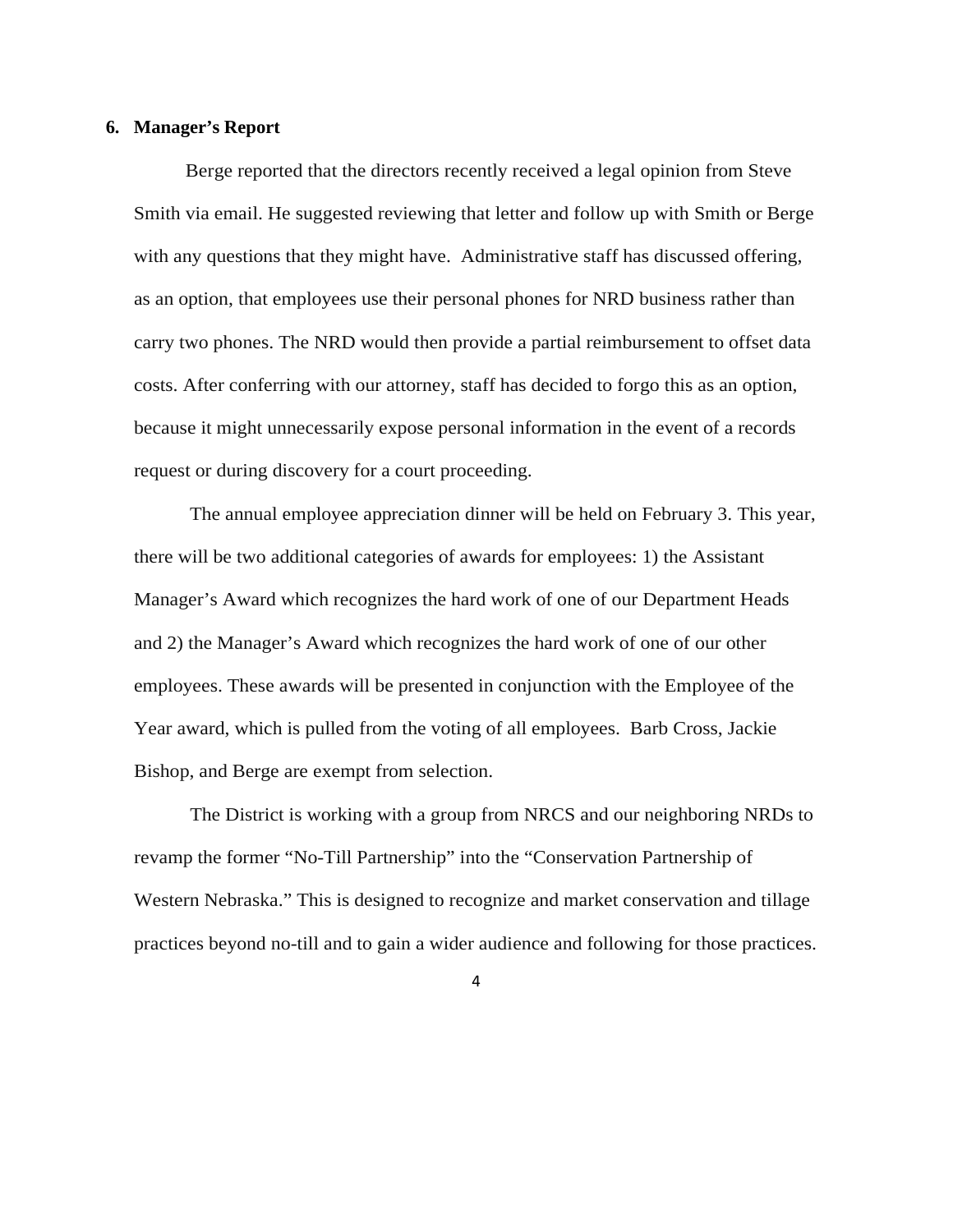The first annual conference will take place on February 22 in Bridgeport.

Berge has been working directly with Jerry Kenny, Executive Director of the Platte River Recovery Implementation Program to determine how the District might be able to influence more directly and effectively the workings of the PRRIP. We will continue to work on this with existing Committee members and with the Executive Director's Office.

Berge reported the District has been working with NRCS in many areas, including cost-share, jointly funding EQIP Dryland Conversion contracts, and sharing information more effectively. They are also working to schedule a Local Working Group (LWG) meeting in March to review priority applications for EQIP and to evaluate cost share programs. Water Use Reports are currently being delivered to landowners across the District. As of this writing, there are only about 100 left to print and mail. This has been a yeoman's effort by the field staff, Bishop, Kyle Ann Hopkins, Lydia Hanson, and the front office staff. This is about one month ahead of last year's schedule.

The district has recently submitted a reimbursement request for funds related to the Schneider Retirement in Sioux County, and are awaiting payment for that retirement under the Water Sustainability Fund (WSF) grant. Staff is also anticipating that the McVicker's Retirement in Morrill County will be approved by the Planning and Zoning Commission and County Commission in the next few weeks, allowing us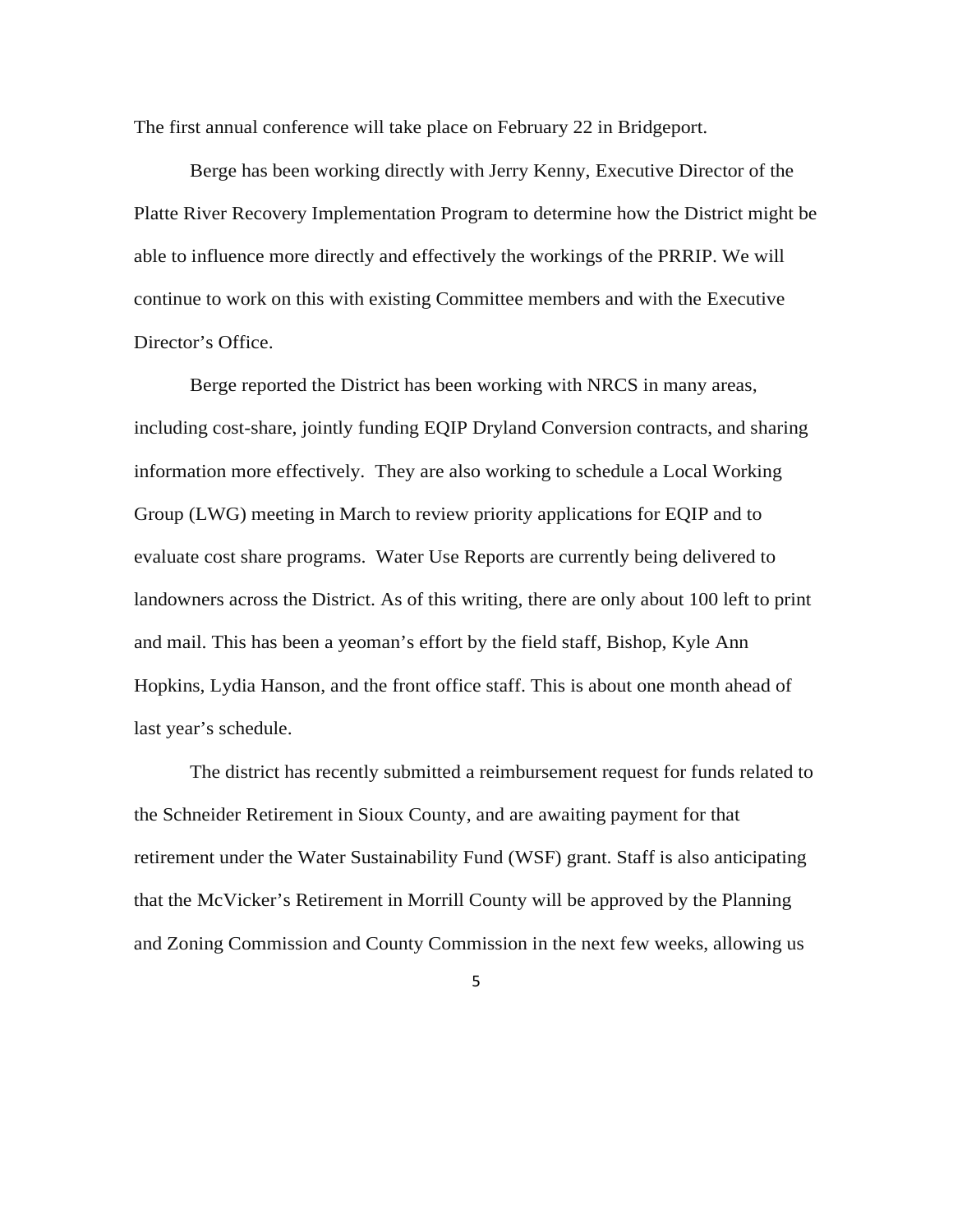to then submit their initial payment for reimbursement to the WSF Grant as well. A few weeks ago, the District received nearly \$1.9 million from the Platte Basin Coalition. These funds are Nebraska Environmental Trust dollars that the NRD fought for to help to reimburse payments for the Hardt and Tighe permanent retirements. The District reimbursed ourselves \$237,638.03 for payments made to date and the remaining funds were placed in the "PBC Retirement Account" at Western States Bank, where it will draw from when payments are made on these two contracts in the future. Staff will continue to work with PBC on contracts related to reimbursements for the Cow Camp Project.

Managers from UNWNRD, TPNRD and SPNRD joined Berge in meeting with newly elected Senator Erdman of Bridgeport to discuss a wide range of topics related to his legislative agenda. Berge attended the first meeting of the Nebraska Water Center Advisory Board last month via telephone. He will be meeting with them monthly. Kent Andreas and Chuck Henkel will join several staff at a meeting of Platte Basin representatives and NDNR to discuss the Overappropriated to Fully Appropriated analysis and associated methodology on January 18th. This is a joint meeting of several directors. Kent Andreas as Chairman and Henkel as the Basin Wide Planning Representative will attend to represent the NPNRD. Also, on January 18th, several staff will join NDNR Director Jeff Fassett, Jerry Kenny of PRRIP and others from around the basin to discuss the ongoing plan to extend the first increment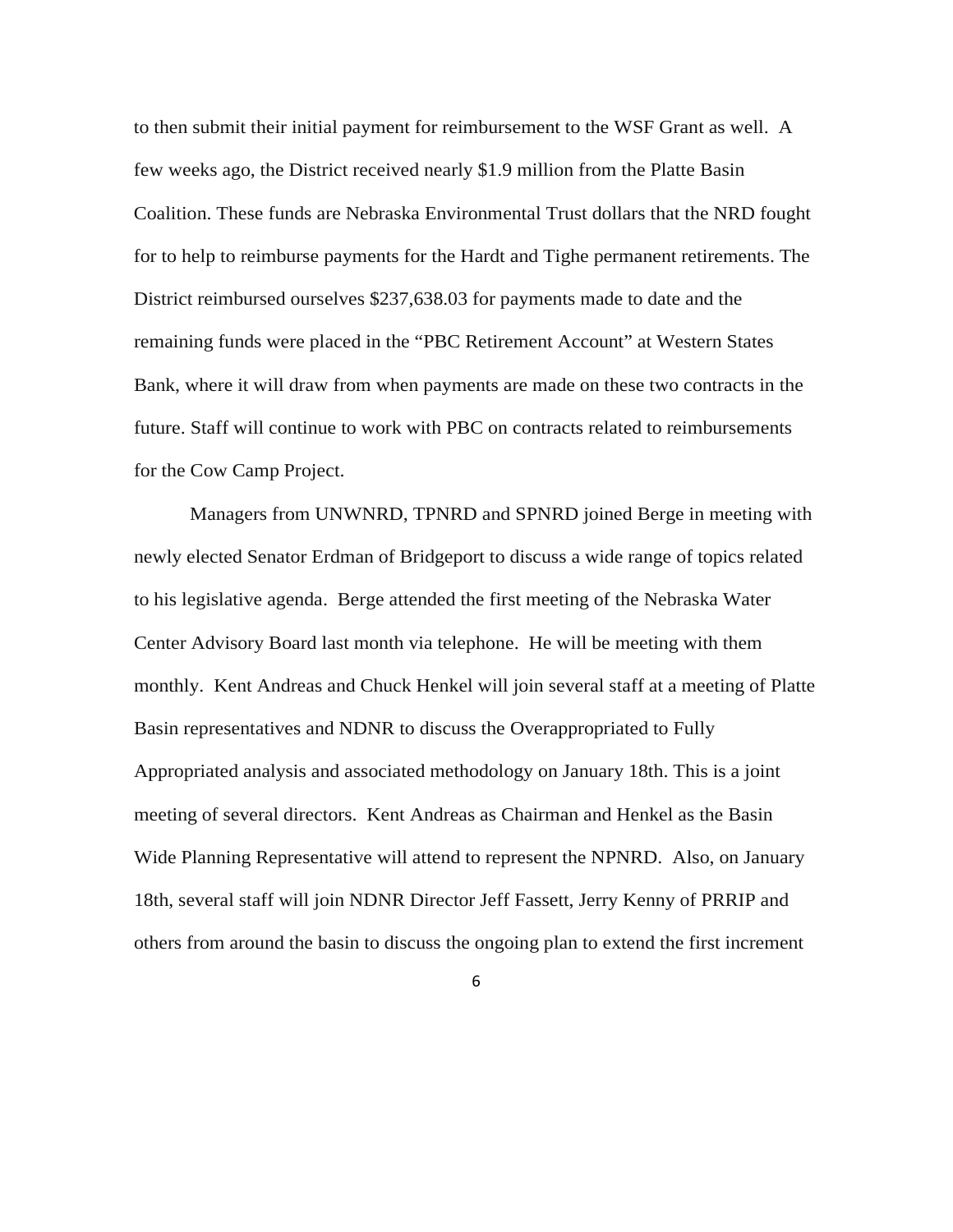of the Platte River Recovery Implementation Program. Finally, on January 18th, staff and our attorney Steve Smith will receive an update/briefing on the NDNR interest in the Panhandle Area Water System (PAWS) project that you received a briefing on a few months ago. He will report back to the Board on the outcome of that discussion.

The next basin-wide planning meeting will be held on March 15 in North Platte. Several staff, Dave Deines, Dave Ostdiek and Jerry Dillman will be participating in the NARD Legislative Conference January 22-25 in Lincoln. Staff will try to meet with every one of the 49 State Senators, university officials, USDA officials and representatives from DEQ while we are in town. Berge will be participating in the first meeting of the 2017 Water Leaders Academy immediately following that conference, also in Lincoln. The Water Leaders Academy is a project sponsored by the Nebraska State Irrigators Association. Scott Schaneman and Kyle Ann Hopkins are recent alumni of the program. Several staff will attend the Governor's remarks session at the airport this coming Friday as he visits Scottsbluff to discuss budget and legislative priorities. The event is sponsored by the Scottsbluff-Gering United Chamber of Commerce. Berge and his family will be travelling to the Gulf Coast February 15-19, and he will be out of the office at that time.

#### **7. Legislative Update-**

Berge highlighted the Nebraska Association of Resources District weekly legislative summary provided by Executive Director Dean Edson. Berge also highlighted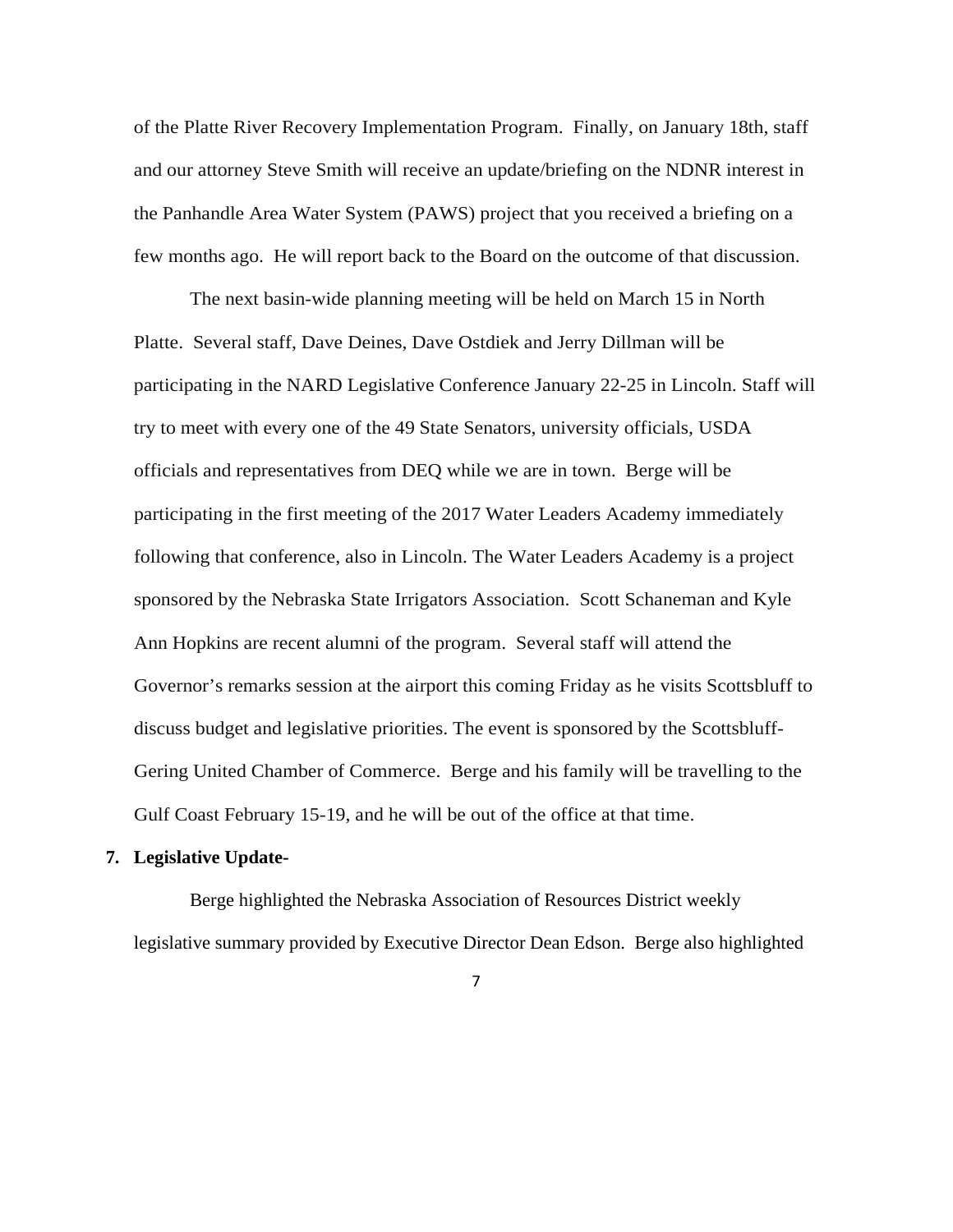Governor Ricketts' State of the State Address and the following state-wide tour the Governor undertook to highlight some of his objectives. He also reported on the legislative committee make up.

### **8. Presentation on Drought Tournament**

Tracy Zayac and Elizabeth Miller reported on the first ever North Platte NRD Drought Tournament. The National Drought Mitigation Center (NDMC) at the University of Nebraska helped moderate the tournament, and Zayac reported that the event was a success. The teams provided many different policy options and helped identified goals that the NRD could incorporated into a District-wide drought plan. The participants had several positive comments about the tournament. The NDMC will provide a report of the tournament and District staff will start compiling policy options and will bring them to District Operations Committee to discuss.

## **9. Board Reorganization**

The Board leadership terms have expired and the Board needs to nominate and vote for Chairman, Vice Chairman, Secretary, and Treasurer. Moved by Henkel, seconded by Darnall, to nominate and approve Kent Andreas as Chairman, Roger Eirich as Vice Chairman, Pete Lapaseotes as Secretary, and Dave Ostdiek as Treasurer. Motion passed. Ayes: Andreas, Darnall, Deines, Eirich, Henkel, Lapaseotes, Ostdiek, Weinreis Nay: None Abstain: None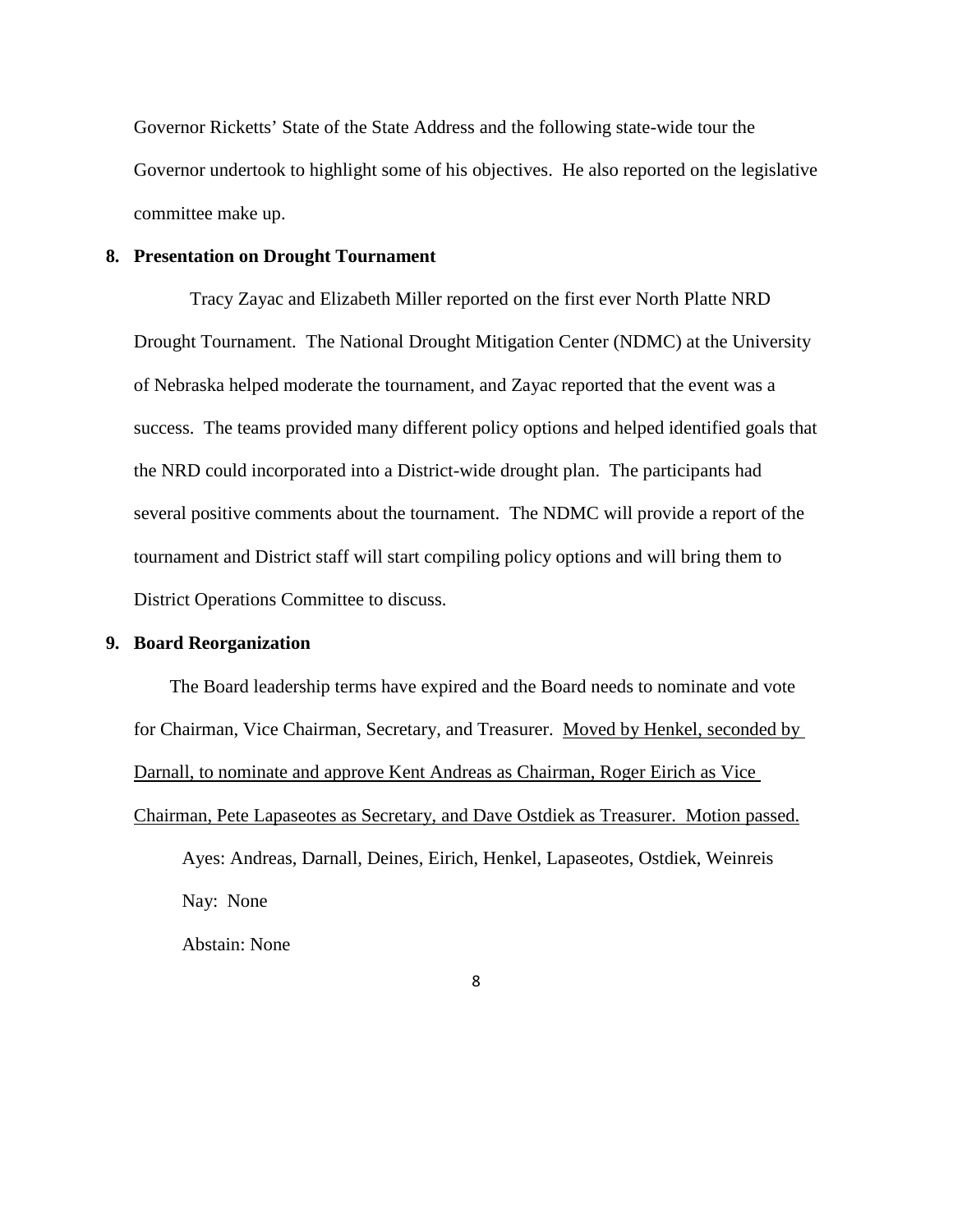Absent: Dillman,

Representatives to the NARD and the Basin-wide Planning Process also need to be nominated and approved. Dave Deines was selected by the caucus to represent the North Platte River Basin in the Natural Resources Commission. Moved by Eirich, seconded by Ostdiek to keep Henkel on as representative to the Basin-wide Planning Process and

Dillman as representative to the NARD Board of Directors. Motion passed.

Ayes: Andreas, Darnall, Deines, Eirich, Henkel, Lapaseotes, Ostdiek, Weinreis

Nay: None

Abstain: None

Absent: Dillman

# **10. Consideration of Changes to the Conservation Policy Statement for the NSWCP Program**

Last month, the Board of Directors approved an increase in the NSWCP cost-share maximum payment from \$3000 to \$5000 per landowner per practice. The changes were not made in the North Platte NRD's policy statement, and the edits need to be approved. Moved by Darnall, seconded by Henkel to approve the changes to the North Platte NRD's Conservation Policy Statement for the NSWCP Program. Motion passed.

Ayes: Andreas, Darnall, Deines, Eirich, Henkel, Lapaseotes, Ostdiek, Weinreis Nay: None Abstain: None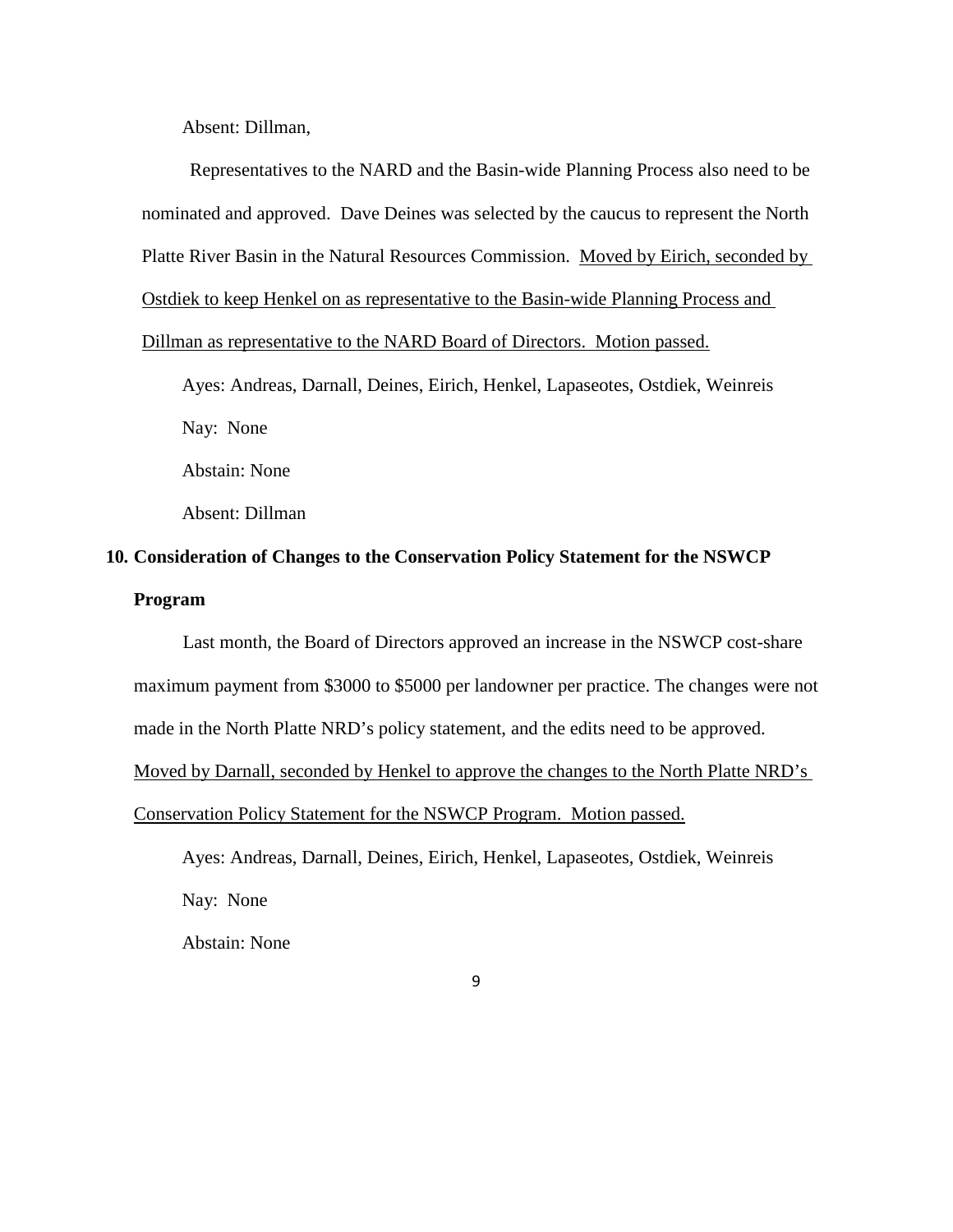Absent: Dillman

# **11. Consideration of Platte River Recovery Implementation Program (PRRIP) Request Regarding the Western Water Use Management Model (WWUMM)**

Jerry Kinney has asked to be involved in the Western Water Use Management Model. Thad Kuntz contacted Kinney, and he agreed to a similar status that was given to Central Nebraska Public Power and Irrigation District (CNPPID). Kuntz and staff have recommend approving the request, and the South Platte NRD will be taking similar action soon. Moved by Lapaseotes, seconded by Ostdiek, to approve Platte River Recovery Implementation Program's (PRRIP) status request regarding the Western Water Use Management Model (WWUMM) review. Motion passed.

Ayes: Andreas, Darnall, Deines, Eirich, Henkel, Lapaseotes, Ostdiek, Weinreis Nay: None

Abstain: None

Absent: Dillman

# **12. Consideration of the Nebraska Public Power District (NPPD) Request**

### **Regarding the Western Water Use Management Model (WWUMM)**

Nebraska Public Power District has requested to also be included in the WWUMM review process and has agreed to the same status given to CNPPID. As part of the status, NPPD has agreed to talk to the sponsors of the COYST Model and let Kuntz involved with their model's review process. Kuntz and staff recommend the approval. Moved by